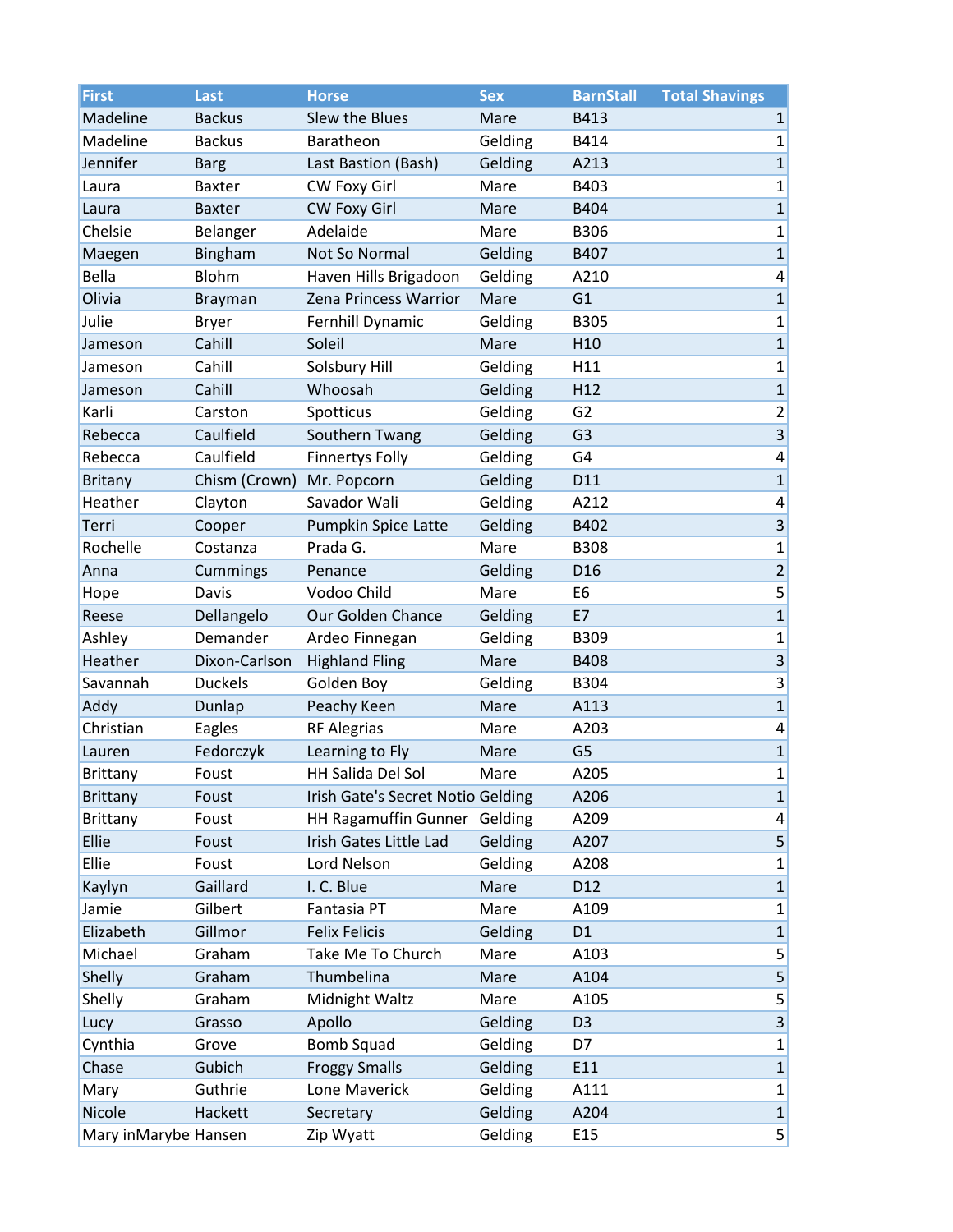| Craig        | Heckert           | <b>RF Arkenstone</b>           | Gelding | A201            | $\mathbf 1$             |
|--------------|-------------------|--------------------------------|---------|-----------------|-------------------------|
| Erin         | Hofmann           | <b>UBQuiet</b>                 | Gelding | E13             | $\overline{7}$          |
| Erin         | Hofmann           | Darkwatch                      | Gelding | E14             | $\overline{\mathbf{1}}$ |
| Melinda      | Hofmeister        | My Brigadier                   | Gelding | A114            | $\mathbf 1$             |
| Anja         | Honebein          | Let's Do This (Zeus)           | Gelding | E409            | $\overline{1}$          |
| Ashley       | Horowitz          | <b>Tiny Dancer</b>             | Mare    | E <sub>9</sub>  | $\mathbf 1$             |
| Ashley       | Horowitz          | Monbeg Salt Fever              | Gelding | E10             | $\mathbf{1}$            |
| Jonathan     | Horowitz          | AA Two Face                    | Gelding | E <sub>12</sub> | $\mathbf 1$             |
| Deanna       | Hovland           | <b>Action Cover Z</b>          | Gelding | A110            | $\mathbf{1}$            |
| Vivian       | Inman             | French Jewel                   | Gelding | E4              | $\mathbf{1}$            |
| C'Dale       | Jore              | A Romeo                        | Gelding | A106            | $\overline{\mathbf{4}}$ |
| C'Dale       | Jore              | A Mariner                      | Gelding | A107            | $\mathbf{1}$            |
| Phil         | Jore              | A Zarabanda                    | Mare    | A108            | $\overline{1}$          |
| Katie        | Kadlecek          | Catapulta                      | Mare    | B303            | $\mathbf 1$             |
| Audrey       | Kalevik           | Carrera                        | Mare    | G11             | $\overline{1}$          |
| Chris        | Kawcak            | Amelie                         | Mare    | G12             | $\mathbf 1$             |
| Tanya        | Kern              | <b>Mister Twister</b>          | Gelding | B405            | $\overline{1}$          |
| Angelina     | Knott             | Mr. Darcy                      | Gelding | D <sub>6</sub>  | $\mathbf 1$             |
| <b>Khris</b> | Latham            | Volunteer                      | Gelding | E8              | $\overline{1}$          |
| Fiona        | Lloyd             | Pantera JRR                    | Mare    | A202            | $\mathbf 1$             |
| Anne         | Lowatchie         | <b>Midnight Grace</b>          | Mare    | A112            | $\overline{\mathbf{4}}$ |
| Chelsea      | Luedke            | Larimar                        | Gelding | A102            | 3                       |
| Ann          | MacDonald         | <b>Rock Rabbit</b>             | Gelding | E16             | $\overline{1}$          |
| Heather      | Mangels           | River Boyne Killian            | Gelding | B406            | $\mathbf 1$             |
| Grace        | <b>Martens</b>    | Coco                           | Mare    | A101            | $\overline{1}$          |
| Cathy        | Martin            | <b>Strut the Catwalk</b>       | Gelding | H <sub>5</sub>  | 3                       |
| Randi        | Martinsen         | Finn                           | Gelding | H <sub>6</sub>  | $\overline{1}$          |
| Darlene      | <b>McInnes</b>    | Colorado Chrome                | Gelding | <b>B314</b>     | $\mathbf 1$             |
| Heather      | <b>McWilliams</b> | Southern Soiree                | Mare    | H1              | $\overline{1}$          |
| Heather      | <b>McWilliams</b> | Sons Horse                     | Gelding | H <sub>2</sub>  | $\mathbf 1$             |
| Kara         | Miller            | Chesterland's Knockout Gelding |         | <b>B313</b>     | $\overline{1}$          |
| Ella         | Munsat            | Ace In Hand                    | Gelding | G6              | 4                       |
| Kitren       | Nickerson         | <b>Mystic Hit</b>              | Gelding | B312            | $\mathbf 1$             |
| Patricia     | Parkhill          | Mr Wild Kitty                  | Gelding | B311            | $\mathbf 1$             |
| Jennifer     | Peck              | Courage                        | Gelding | D <sub>8</sub>  | $\overline{\mathbf{3}}$ |
| Stefanie     | Popp              | Iyla                           | Mare    | E <sub>5</sub>  | $\pmb{4}$               |
| Victoria     | Poulton           | Starlingh                      | Mare    | A214            | $\overline{1}$          |
| Lindsay      | Powell            | The Muffin Man                 | Gelding | G7              | $\overline{7}$          |
| Shaena       | Putnam            | Zantango                       | Gelding | D13             | $\overline{1}$          |
| Kristi       | Radosevich        | Quattro                        | Gelding | D <sub>5</sub>  | $\mathbf 1$             |
| Sarah        | Radunsky          | Highlander                     | Gelding | A211            | $\overline{\mathbf{4}}$ |
| Sawyer       | Raley             | <b>High Dice Singer</b>        | Gelding | E <sub>2</sub>  | $\mathbf 1$             |
| Sheridan     | Raley             | Allouette                      | Mare    | E1              | $\mathbf{1}$            |
| Payton       | Robinson          | Loughnatousa Spirit            | Gelding | F1              | $\mathbf 1$             |
| Payton       | Robinson          | That's The Stuff               | Gelding | R <sub>2</sub>  | $\mathbf 1$             |
| Cydney       | Saltzman          | Golden Ticket                  | Gelding | D <sub>15</sub> | $\mathbf 1$             |
| Taylor       | Sammarco          | <b>Electric Love</b>           | Mare    | G8              | $\mathbf{1}$            |